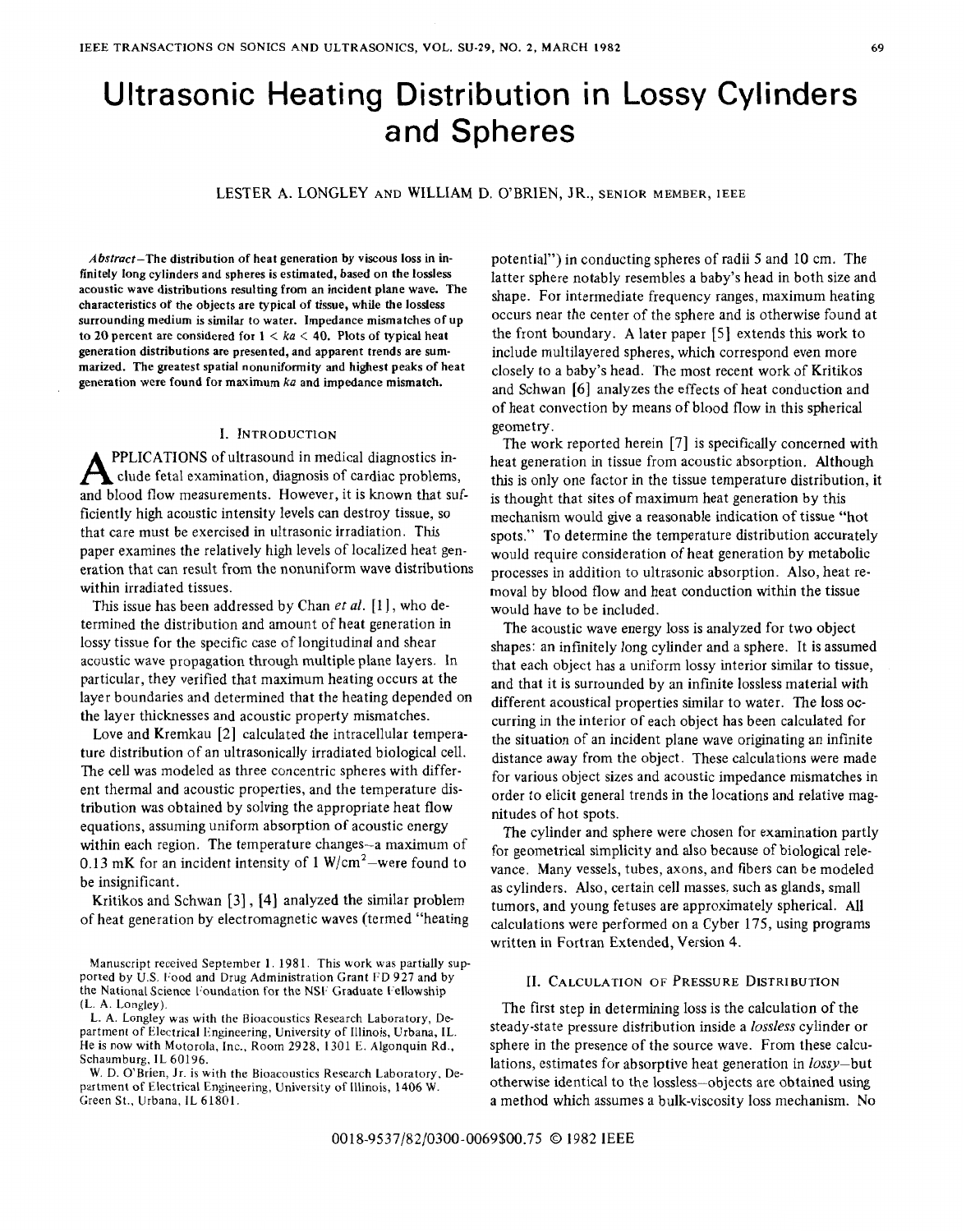

**[Fig.](#page--1-0) 1. Geometry** of **cylinder problem. (a) Cylinder** of **radiusa and** of **infinite extent in the** z **coordinate. (b) Cross section of cylinder,** for **arbitrary** *z.* 

perturbation of the lossless distributions was attempted to refine these estimates.

The calculation of acoustic wave spatial distributions under lossless conditions is based on the "first-order'' wave equations:

$$
\frac{\partial p}{\partial t} = -\rho c^2 (\overline{\nabla} \cdot \vec{u})
$$
 (1a)

and

$$
\rho \frac{\partial \vec{u}}{\partial t} = -\overline{\nabla} p. \tag{1b}
$$

These equations are stated in terms of two wave variables: the scalar pressure  $(p)$  and the particle velocity vector  $(\vec{u})$ ; and two material parameters: the acoustic velocity  $(c)$  and the density *(p).* 

The use **of** the scalar-variable pressure instead **of** the stress tensor follows from the assumption that all particle motion is longitudinal, so that no shear wave is present. Actually, some shear wave component does exist near tissue boundaries, where it is created by mode conversion. Its relatively high attenuation in tissue results in a surface region **of** heating, but the overall effect is low, owing to the relatively low conversion in tissue of energy from an incident longitudinal wave to a reflected or transmitted shear wave [8].

#### *A. Qlinder*

First, it is desired to find the acoustic wave distribution resulting when a source plane wave is incident on a "soft" (fluid-like) cylinder, as shown in [Fig.](#page--1-0) 1. The pressure *within* the The spherical case (Fig. 2) uses similar notation and a sin<br>cylinder (region 1) is denoted in complex form by  $p_w$ , while approach as in the cylindrical case. T cylinder (region 1) is denoted in complex form by  $p_w$ , while approach as in the cylindrical case. The pressure within the

the pressure outside (region 2) is given by  $p_s + p_i$ . The symbol *ps* represents the *scattered* component, and *pi* is the known *incident* plane wave.

The wave solution is found by combining the coupled wave equations (1), in terms of two variables, into a single secondorder equation with a single variable *(p).* This equation is solved by the method of separation of variables, resulting in a general solution containing a sinusoidal time factor, a radial factor in terms of cylindrical Bessel functions, and a sinusoidal angular factor. Thus, the expression for  $p_w$  is of the form

$$
\boldsymbol{p}_{w}(r,\phi,t) = \begin{bmatrix} \sum_{m=0}^{\infty} \boldsymbol{W}_{m} J_{m}(k_{1}r) \cos(m\phi) \\ \vdots \\ \exp(-i\omega t), \quad 0 \leq r \leq a \end{bmatrix}
$$
 (2)

where  $k_1$  is the object wavenumber,  $\omega$  is the incident wave frequency,  $W_m$  is the *m*th complex weighting amplitude,  $J_m$ is the cylindrical Bessel function of the first kind of order *m,*  and *a* is the cylinder radius.

The boundary conditions, requiring continujty of pressure *(p)* and of the normal (i.e., radial) component of particle velocity  $(\mathbf{u}_r)$  at the cylinder boundary  $(r = a)$ , are used to ob-

tain expressions for 
$$
W_m
$$
. The final results for  $m = 0$  are  
\n
$$
W_0 = \frac{P}{\Delta_0} [H_1(k_2a) J_0(k_2a) - H_0(k_2a) J_1(k_2a)]
$$
\n(3)

where

$$
\Delta_0 = H_1(k_2 a) J_0(k_1 a) - H_0(k_2 a) J_1(k_1 a) \cdot Z_r
$$
 (4)

where *P* is the incident wave amplitude,  $H_m$  is the cylindrical Hankel function of the first kind of order *m,* and

$$
Z_r = \frac{Z_2}{Z_1}.\tag{5}
$$

The quantities

$$
Z_1 = \rho_1 c_1 \tag{6a}
$$

and

$$
Z_2 = \rho_2 c_2 \tag{6b}
$$

are the characteristic acoustic impedances. The corresponding expression for  $m > 0$  is

$$
\mathbf{W}_{m} = \frac{2Pi^{m}}{\Delta_{m}} \left\{ \left[ H_{m+1}(k_{2}a) - H_{m-1}(k_{2}a) \right] J_{m}(k_{2}a) - H_{m}(k_{2}a) \right\} - \mathbf{H}_{m}(k_{2}a) \left[ J_{m+1}(k_{2}a) - J_{m-1}(k_{2}a) \right] \right\}
$$
(7)

where

$$
\Delta_m = [H_{m+1}(k_2 a) - H_{m-1}(k_2 a)] J_m(k_1 a)
$$
  
-  $H_m(k_2 a) [J_{m+1}(k_1 a) - J_{m-1}(k_1 a)] \cdot Z_r.$  (8)

#### *B. Sphere*

The spherical case (Fig. *2)* uses similar notation and a similar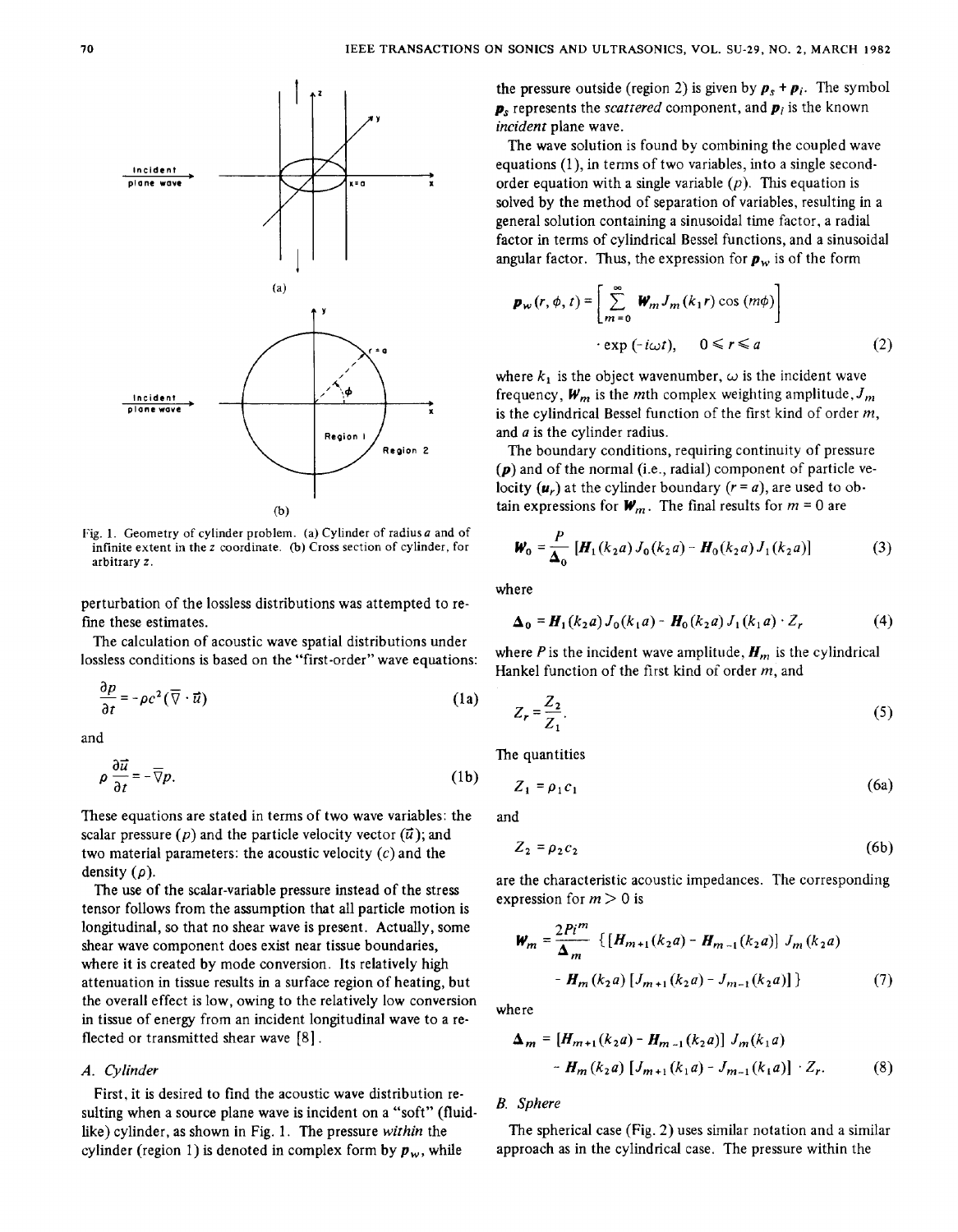

**[Fig.](#page--1-0)** *2.* Geometry **of sphere** problem. **(a) Sphere** of **radius** *a.* (b) **Cross**  section of sphere for  $\psi = 0$ .

sphere  $(\boldsymbol{p}_w)$  takes the form

$$
\boldsymbol{p}_{w}(r,\theta,t) = \left[\sum_{m=0}^{\infty} \boldsymbol{W}_{m} j_{m}(k_{1}r) P_{m}(\cos\theta)\right]
$$
  
 
$$
\cdot \exp(-i\omega t), \quad 0 \leq r \leq a
$$
 (9)

where *jm* is the spherical Bessel function of the first kind and  $P_m$  (cos  $\theta$ ) is the Legendre polynomial, both of order  $m$ , *a* is the radius of the sphere, and the remaining quantities assume the same definitions as in the cylindrical case.

The general solution for  $m \geq 0$  is

$$
W_m = \frac{(2m+1) Pi^m}{\Delta_m} \left\{ \left[ (m+1) h_{m+1}(k_2 a) - mh_{m-1}(k_2 a) \right] j_m(k_2 a) - h_m(k_2 a) \right\}
$$
  
-  $m h_{m-1}(k_2 a) \left\{ j_m(k_2 a) - m j_{m-1}(k_2 a) \right\}$  (10)

where

$$
\Delta_m = [(m+1) h_{m+1}(k_2 a) - m h_{m-1}(k_2 a)] j_m(k_1 a)
$$
  
- h\_m(k\_2 a) [(m+1) j\_{m+1}(k\_1 a) - m j\_{m-1}(k\_1 a)] \cdot Z\_r (11)

and  $h_m$  is the spherical Hankel function of the first kind of order m.

### 111. **ESTIMATION** OF **HEAT GENERATION**

The distribution of wave energy absorbed by the tissue is estimated using the previous pressure distributions. It is assumed that the material parameters (acoustic velocity, density, etc.) are constant over the range of temperatures experienced

by the irradiated tissue, and that the wave distribution (pressure and particle velocity) is not altered by the conversion of wave energy to heat in the tissue.

At least two mechanisms of energy absorption are known for soft tissues: viscous loss and heat conduction. In tissues, viscous losses are much greater than those owing to heat conduction, so that the former mechanism is considered to be the sole source of heating, and the wave is assumed to propagate adiabatically.

**A** theoretical analysis of the viscous loss problem is presented by Morse and Ingard **[9].** The following relation, taken directly from that development, expresses the instantaneous (i.e., not time-averaged) power loss per unit volume *(D)* in terms of instantaneous real pressure and velocity:

$$
D = \left[\eta + \frac{4}{3}\mu\right] (\overline{\nabla} \cdot \vec{u})^2 + \mu |\overline{\nabla} \times \vec{u}|^2 - 4\mu \left[\frac{\partial u_x}{\partial x} \frac{\partial u_y}{\partial y} + \frac{\partial u_x}{\partial x} \frac{\partial u_z}{\partial z} + \frac{\partial u_y}{\partial y} \frac{\partial u_z}{\partial z} - \frac{\partial u_x}{\partial y} \frac{\partial u_y}{\partial x} - \frac{\partial u_x}{\partial z} \frac{\partial u_z}{\partial x} - \frac{\partial u_y}{\partial z} \frac{\partial u_z}{\partial y}\right]
$$
(12)

where  $\eta$  is the bulk viscosity coefficient, and  $\mu$  is the shear viscosity coefficient. This equation is derived for gases, but its relative simplicity motivates this attempted application for tissues.

The constant  $\mu$  is assumed to have the same value for tissues as for water, namely  $\mu = 10^{-6}$  mg/mm  $\cdot \mu$ s. In contrast,  $\eta$  for tissues is generally on the order of  $10^{-3}$  mg/mm  $\cdot \mu$ s. Therefore, for  $\mu \ll \eta$ , and also assuming that the magnitudes of the other factors are not markedly different, *(12)* simplifies to

$$
D \cong \eta(\overline{\nabla} \cdot \vec{u})^2. \tag{13}
$$

This equation can be restated in a more useful form by reexpressing the divergence term using (1a):

$$
\overline{\nabla} \cdot \overline{\boldsymbol{u}} = \text{Re} \left( \overline{\nabla} \cdot \overline{\boldsymbol{u}} \right)
$$
  
= Re  $\left\{ \left[ \frac{ik}{Z} \right] \boldsymbol{p} \right\}$   
=  $\frac{k}{Z} |\boldsymbol{p}'| \sin \left( \omega t - \Delta \boldsymbol{p}' \right)$  (14)

where  $|\mathbf{p}'|$  and  $\leq \mathbf{p}'$  denote the magnitude and phase, respectively, of *p',* the time-independent part **of** *p.* 

The time-averaged power loss  $(\langle D \rangle)$  is obtained from (13) and **(14):** 

$$
\langle D \rangle \cong \frac{\eta}{2} \left[ \frac{k \mid \mathbf{p'}|}{Z} \right]^2 \tag{15}
$$

where  $k$  and  $\overline{Z}$  are known constants, and  $\overline{p}'$  for this lossy case is approximated by the previously evaluated lossless pressure distribution.

The bulk viscosity coefficient is determined by turning to the simpler case of loss in plane wave propagation. **For** this case, the experimentally measured total power loss per unit volume  $(\langle dQ \rangle)$ , given in terms of the known absorption co-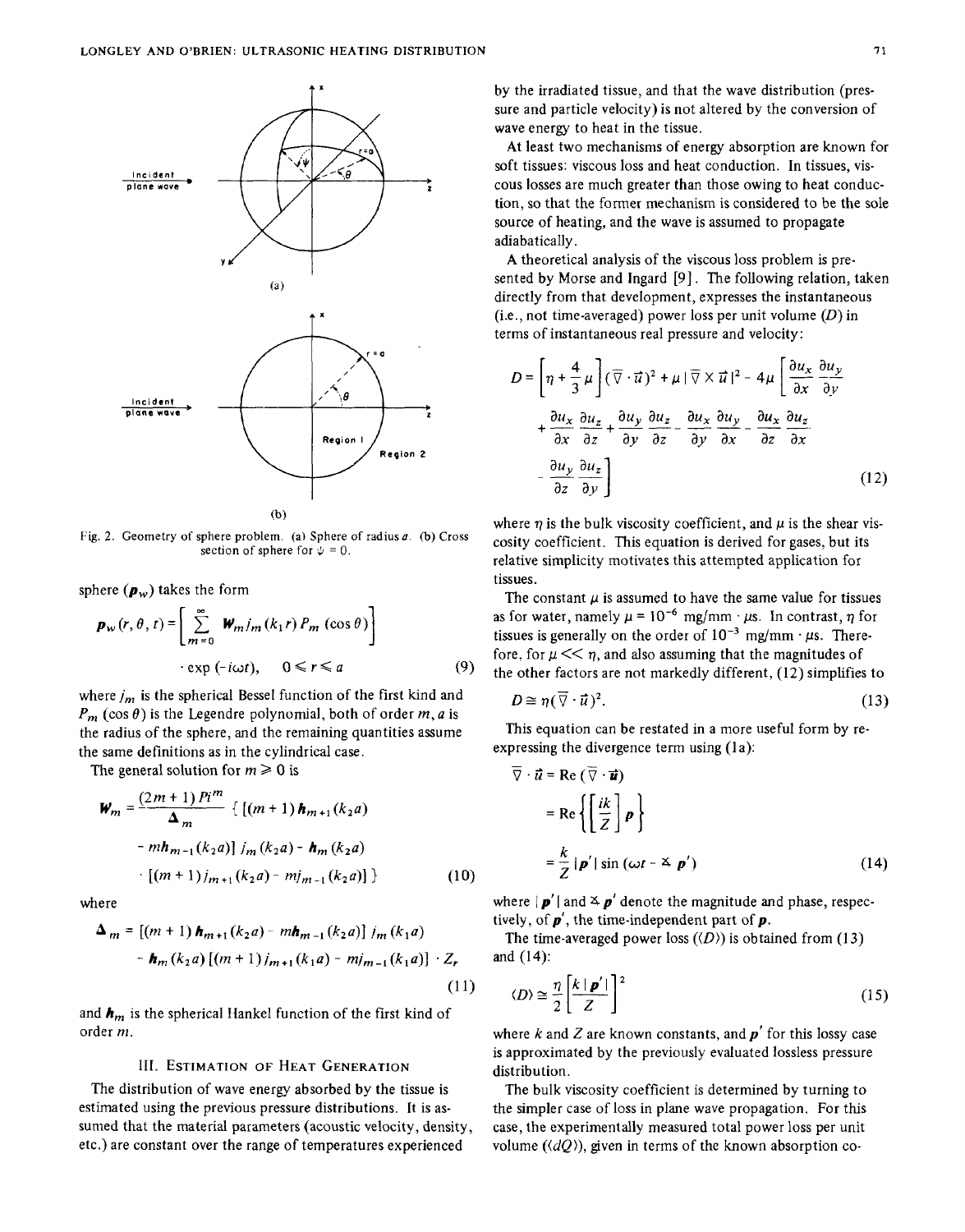

Fig. 3. Dependence of heat generation  $((D_1))$  in sphere on radius (a), shown for a 5 percent velocity mismatch (c<sub>1</sub> =  $1.05 \times c_2$ ,  $\rho_1 = \rho_2$ ). Incident plane wave originates infinitely far left of sphere. See Table I for values of  $\langle D_1 \rangle$  on contours. (a)  $a = 0.25$  mm,  $k_1 a = 1$ . (b)  $a = 1$  mm,  $k_1 a = 4$ . (c)  $a = 2.5$  mm,  $k_1 a = 10$ . (d)  $a = 5$  mm,  $k_1 a = 20$ .

efficient *α*, is equated with viscous power loss ( $(D)$ ), in terms **IV.** COMPUTATIONAL RESULTS of  $\eta$ , so that  $\eta$  can be expressed in terms of  $\alpha$ . This step asfor power loss of the acoustic wave in the tissue. Now, power

$$
\langle dQ \rangle = \alpha \cdot \frac{|\mathbf{p}'|^2}{Z}.
$$
 (16)

$$
\eta = \frac{2\alpha Z}{k^2}.\tag{17}
$$

Finally, (15) and (17) are combined to form a simple esti-<br>mate for viscous loss in the object interior:

$$
\langle D_1 \rangle = \frac{\alpha_1 \mid \mathbf{p}'_w \mid^2}{Z_1}.
$$
 (18)

sumes that a bulk viscosity mechanism is entirely responsible<br>for power loss of the acoustic wave in the tissue. Now power regard to ultrasonic irradiation of tissue in medical situations. loss in terms of  $\alpha$  is  $\alpha$  is  $\alpha$  is  $\alpha$  is  $\alpha$  is  $\alpha$  is  $\alpha$  is  $\alpha$  is  $\alpha$  is  $\alpha$  is  $\alpha$  is  $\alpha$  is  $\alpha$  is  $\alpha$  is  $\alpha$  is  $\alpha$  is  $\alpha$  is  $\alpha$  is  $\alpha$  is  $\alpha$  is  $\alpha$  is  $\alpha$  is  $\alpha$  is  $\alpha$  is  $\alpha$  is  $\alpha$ and acoustic wavelength, the radius of the object was varied over the range 0.25-10 mm, with frequency constant, so that  $k_1a$  took on values from about 1-40. The former extreme ap-When  $\langle dQ \rangle$  and  $\langle D \rangle$  are equated, the following relation is proaches the long wavelength limit  $(\lambda_1 \gg a)$  with  $\lambda_1 \sim 6a$ , whereas the latter extreme nears the short wavelength limit  $\lambda_1 \sim 6a$ , whereas the latter extreme nears the short wavelength limit Thereas the latter extreme hears the short wavelength in<br>  $\lambda_1 \ll a$ ) with  $\lambda_1 \sim a/6$ . For these cases, a 5 percent *velocity-only impedance mismatch* ( $c_1 = 1.05 \times c_2$ ,  $\rho_1 = \rho_2$ )

was used.<br>To explore the effects of impedance mismatches, the values of  $p_1$  and  $c_1$  were individually varied by  $\pm 5$  percent and  $\pm 20$ percent with respect to  $\rho_2$  and  $c_2$ . The smaller range represents typical tissue variations, while the larger corresponds (a) sents typical ussue variations, while the larger corresponds<br>with maximum observed variations. For these cases, the value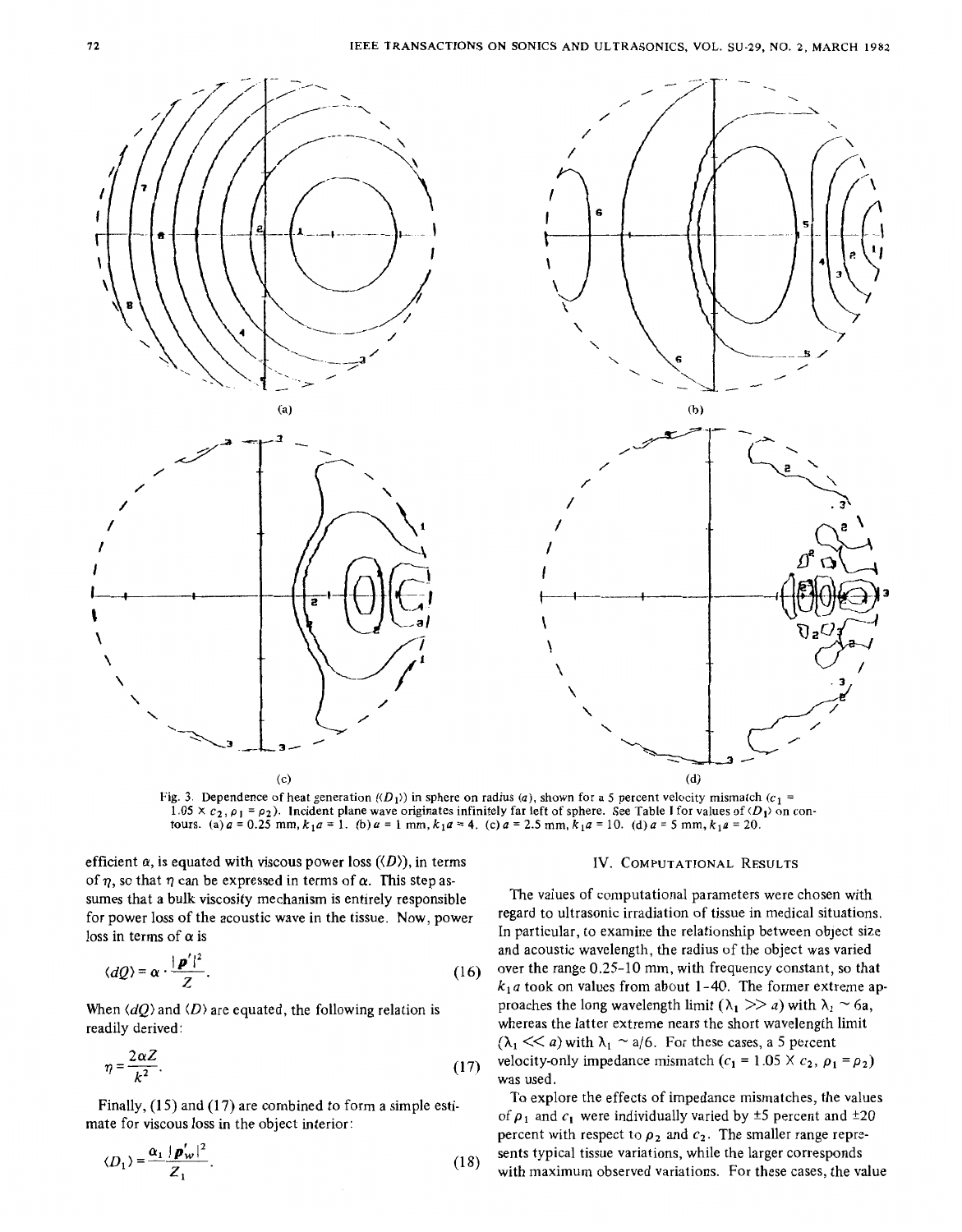



(c) (c)<br>Fig. 4. Dependence of heat generation  $((D_1))$  in sphere on the density mismatch, shown for  $\rho_1 \pm 5$  percent and  $\pm 20$  perig. 4. Dependence of neat generation  $((D_1)^r)$  in sphere on the density mismatch, shown for  $p_1 \pm 3$  percent and  $\pm 20$  per-<br>cent with respect to  $p_2$  and  $k_1a = 10.5$   $(a = 2.5$  mm,  $c_1 = c_2$ ). Incident plane wave origi See Table II for values of  $(D_1)$  on contours. (a)  $\rho_1 = 1.05 \times \rho_2$ . (b)  $\rho_1 = 1.2 \times \rho_2$ . (c)  $\rho_1 = 0.95 \times \rho_2$ . (d)  $\rho_1 =$  $0.8 \times \rho_2$ .

 $a = 2.5$  mm was used, so that the interior wavenumber had an intermediate value  $k_1 a \approx 10$ .

The remaining parameters were set to the same values for all cases considered. **In** particular, the frequency of the incident wave is always  $f = 1$  MHz. The absorption coefficient is  $\alpha_1$  = 0.005 Np/mm, a typical value for tissues with low collagen content, at *f* = 1 MHz. *Also,* for the lossless surrounding medium in region 2, the values  $\rho_2 = 1$  mg/mm<sup>3</sup> and  $c_2$  = 1.5 mm/ $\mu$ s were used; these values, near those of water at *20°C,* are also characteristic of soft, fluid-like tissue [lo],  $[11]$ . The normalizing value  $P = 1$  N/mm<sup>2</sup> for the incident pressure amplitude was chosen to remove P, in effect, from the various expressions.

The first three sets of plots, Figs. **3-5,** show the distribution of viscous loss  $(\langle D_1 \rangle)$  in a sphere for four values each of *a*,  $\rho_1$ ,

and  $c_1$ , respectively. The trends illustrated for the sphere are generally true of the cylinder also, although spatial nonuniformity and maximum values of heat generation tend to be more extreme for the sphere. Selected cases are repeated for the cylinder in Fig. 6, to illustrate the similarity to and notable differences with the spherical cases.

**In** these plots, the distribution of estimated heat generation within the cylinder or sphere is represented by numbered contours within a dashed circle indicating the object boundary. The heating level numbers, displayed just to the right of a randomly chosen point on each contour, are keyed to values of *(D,* ) by means of Tables **I-IV.** The contours are constructed by means of linear interpolation between calculated values on a grid of 20 (radial)  $\times$  100 (angular) equally spaced points. It should be noted that interpolation near the center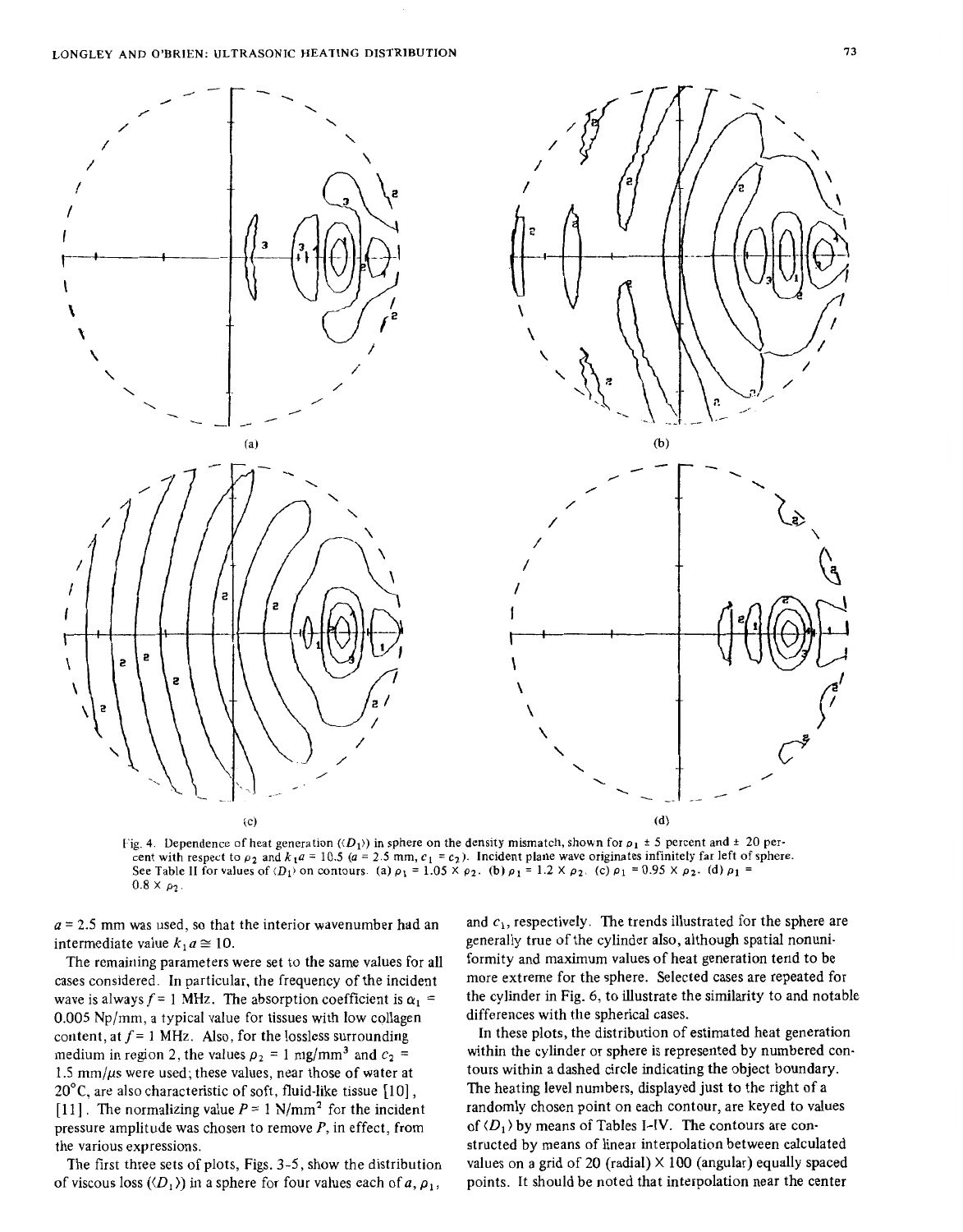

example of the term of the set of  $a = 2.5$  mm,  $\rho_1 = \rho_2$ ). Incident plane wave originates infinitely far left of sphere.<br>See Table III values of  $\langle D_1 \rangle$  on contours. (a)  $c_1 = 1.05 \times c_2$ ,  $k_1 a = 10.0$ . (b)  $c_1 = 1.2 \times$  $c_2$ ,  $k_1a = 11.0$ . **(d)**  $c_1 = 0.8 \times c_2$ ,  $k_1a = 13.1$ .

point is relatively poor and produces some anomalous results, which are readily identifiable and should be ignored.

In Fig. 3, it is seen that for spheres of smaller radii, more heating occurs at the "upstream" (left) boundary. For spheres of larger radii, the heat generation is spatially more diverse, including hot spots with a "focused" appearance inside the "downstream" (right) half.

Higher spatial "peakedness" is also seen in Fig. 4 to occur for larger density mismatches. For these cases, using an interfor larger density mismatches. For these cases, asing an interediate value  $k_1 a \approx 10$ , the hottest spots are observed in the edition of the downstream half of the spheres. Also, note the interior of the downstream half of the spheres. Also, note the standing wave pattern in Fig. 4(c), indicated by the prominent standing wave pattern in Fig.  $(0)$ , indicated by the prominent ands" in the applicant portion of the sphere.

ismatches, especially for  $c_1 < c_2$ . Again for  $k_1 a \approx 10$ , the<br>ort spots are observed in the downstream half of the spheres. hot spots are observed in the downstream half of the spheres, both in the interior and at the boundary.

Figs.  $6(a)$  and  $3(b)$ , showing a cylinder and sphere, respectively, of identical radius and acoustic properties, exemplify the similarity in distributions of heat generation which often occurs with the two object shapes. In contrast, Figs. 6(b) and  $3(d)$  illustrate the difference in distributions which also can occur. In this case, standing waves are apparent only with the cylinder, and the sites of maximum heat generation differ noticeably. The presence of standing waves in the cylinder is  $\alpha$  main difference observed between Figs.  $f(c)$  and  $f(a)$ the main difference observed between Figs. **6(c)** and 4(a).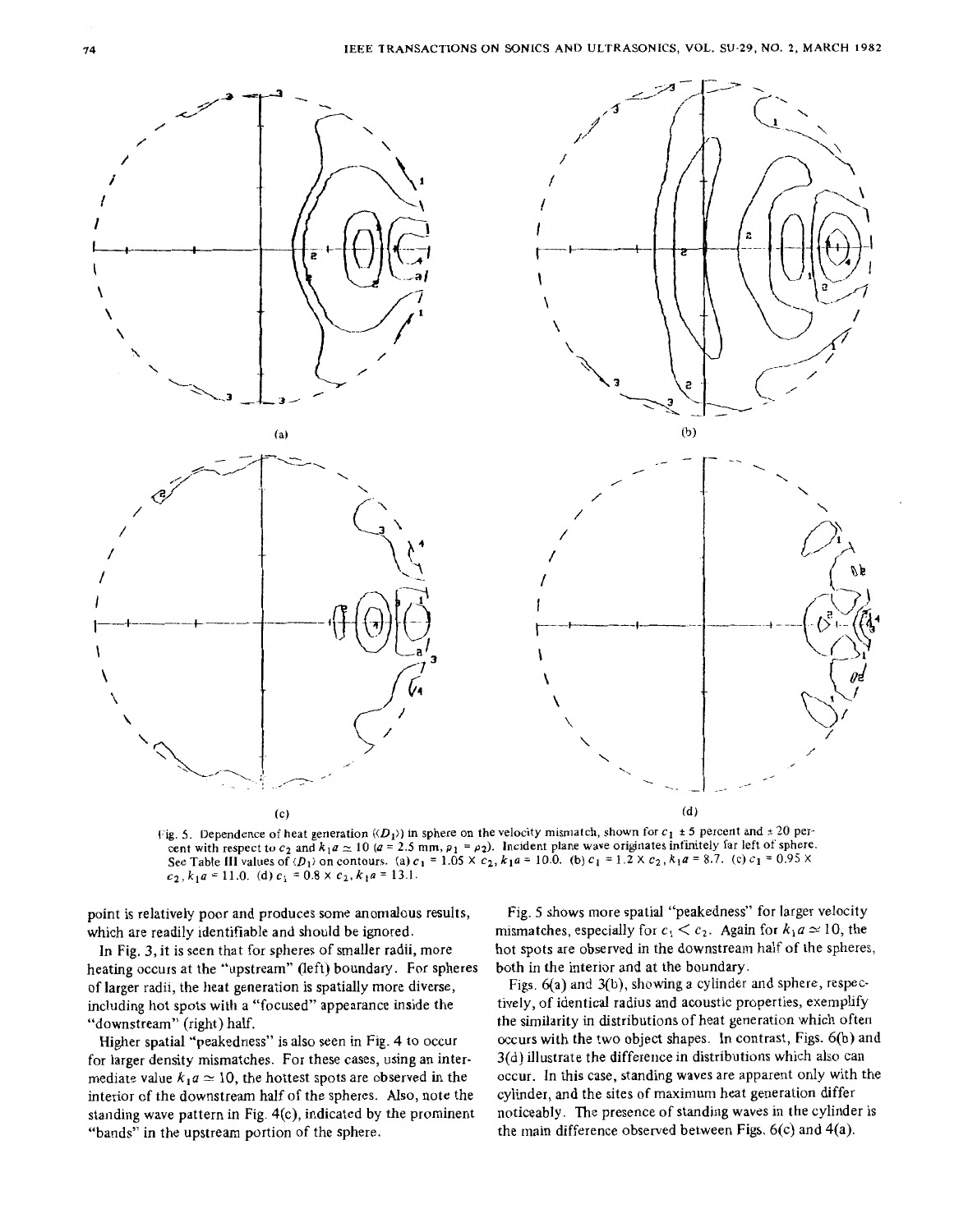$\prime$  $\mathbf{I}$  $\mathsf t$  $\mathbf{I}$ ١

٠

 $\sqrt{2}$ ١



**I**-ig. 6. Assorted cases of heat generation  $(D_1)$  in cylinder. Incident plane wave originates infinitely far left of cylinder. See Table IV for values of  $(D_1)$  on contours. (a)  $a = 1$  mm,  $p_1 = p_2$ ,  $c_1 = 1.05 \times c_2$ ,  $k_1 a = 4.00$ . (b)  $a = 5$  mm,  $p_1 = p_2$ ,  $c_1 = 1.05 \times c_2$ ,  $k_1 a = 19.9$ . (c)  $a = 2.5$  mm,  $\rho_1 = 1.05 \times \rho_2$ ,  $c_1 = c_2$ ,  $k_1 a = 10.5$ . (d)  $a = 2.5$  mm,  $\rho_1 = \rho_2$ ,  $c_1 = 0.8 \times$  $c_2$ ,  $k_1a = 13.1$ .

**(C) (d)** 

**[TABLE](#page--1-0)** <sup>I</sup> **HEAT GENERATION CROSS REFERENCE FOR [FIG.](#page--1-0) 3** 

 $\ddot{\phantom{1}}$ 

| Heating<br>Level<br>Number | Corresponding Value of $\langle D_1 \rangle$ (mW/mm <sup>3</sup> ) |             |             |             |  |
|----------------------------|--------------------------------------------------------------------|-------------|-------------|-------------|--|
|                            | Fig. $3(a)$                                                        | Fig. $3(b)$ | Fig. $3(c)$ | Fig. $3(d)$ |  |
|                            | 2.94                                                               | 1.72        | 2.03        | 1.52        |  |
|                            | 2.97                                                               | 2.03        | 2.77        | 2.58        |  |
|                            | 3.01                                                               | 2.33        | 3.51        | 3.64        |  |
|                            | 3.05                                                               | 2.64        | 4.25        | 4.69        |  |
|                            | 3.08                                                               | 2.95        |             |             |  |
| 6                          | 3.12                                                               | 3.26        |             |             |  |
|                            | 3.15                                                               |             |             |             |  |
| 8                          | 3.19                                                               |             |             |             |  |

Finally, the locations of hot spots and the shapes of the distributions are again seen to differ somewhat between Figs. 6(d) and 5(d). In spite of these frequent differences between the cylinder and the sphere, the distributions are mostly similar, and the generalizations made about the sphere are also true for the cylinder, although the most extreme cases usually occur with the sphere.

Tables V-VII list the *maximum* estimated heat generation (within each object) for several values of  $a, \rho_1$ , and  $c_1$ , respectively, for both the cylinder and the sphere. These tabulations include all cases in Figs. *3-6* and some additional cases without plotted distributions. These numbers should be compared to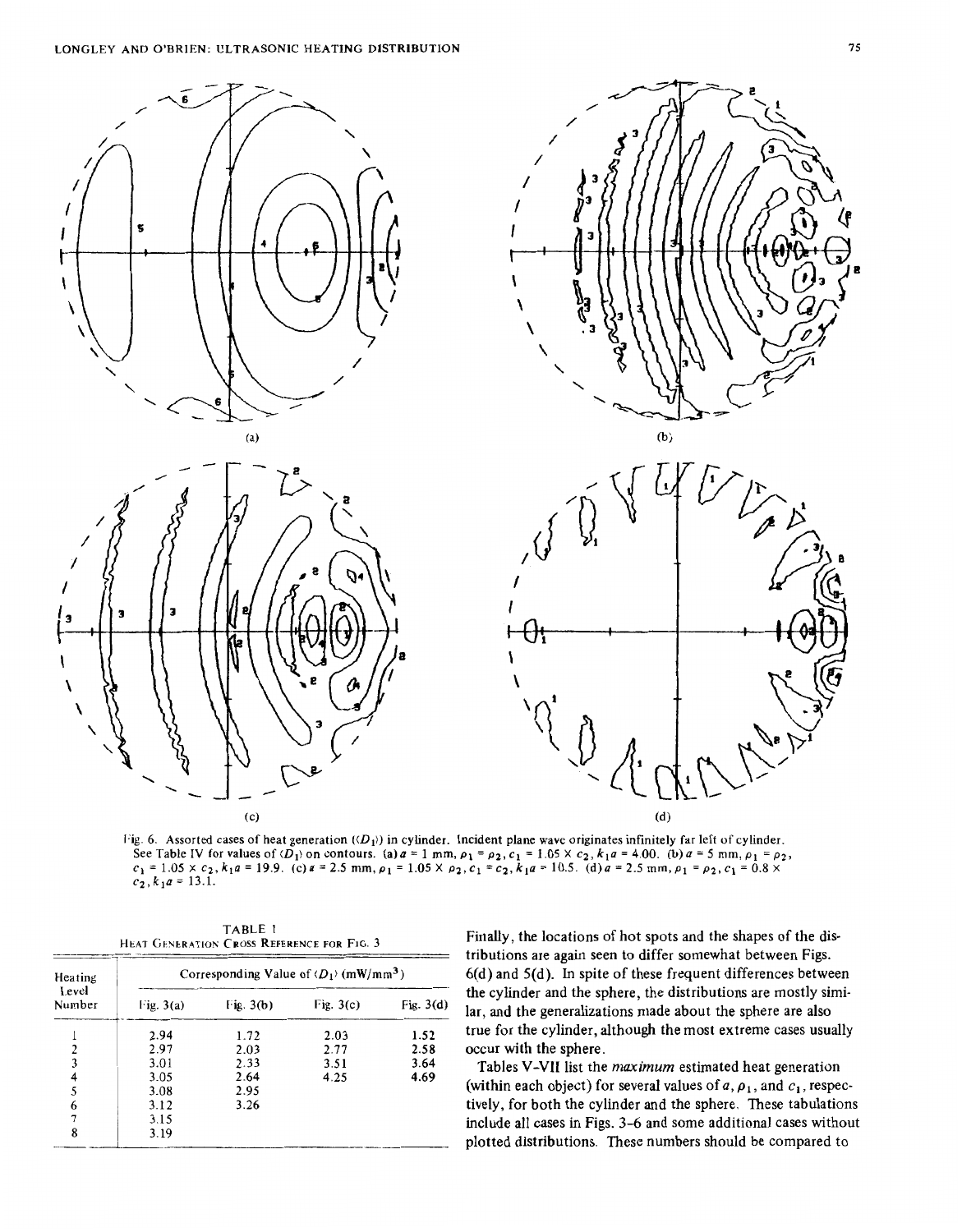TABLE **II HEAT GENER4TIOK CROSS REFERENCE** FOR **[FIG.](#page--1-0) 4** 

| Heating         | Corresponding Value of $\langle D_1 \rangle$ (mW/mm <sup>3</sup> ) |             |             |             |  |
|-----------------|--------------------------------------------------------------------|-------------|-------------|-------------|--|
| Level<br>Number | Fig. $4(a)$                                                        | Fig. $4(b)$ | Fig. $4(c)$ | Fig. $4(d)$ |  |
|                 | 2.50                                                               | 1.31        | 2.78        | 1.92        |  |
|                 | 3.00                                                               | 3.09        | 3.34        | 4.52        |  |
|                 | 3.51                                                               | 4.87        | 3.89        | 7.12        |  |
| 4               | 4.01                                                               | 6.65        | 4.44        | 9.72        |  |

TABLE **Ill HEAT GENERATION CROSS REFERENCE FOR** [FIG. 5](#page--1-0)

| Heating<br>Level<br>Number | Corresponding Value of $\langle D_1 \rangle$ (mW/mm <sup>3</sup> ) |             |             |             |  |
|----------------------------|--------------------------------------------------------------------|-------------|-------------|-------------|--|
|                            | Fig. $5(a)$                                                        | Fig. $5(b)$ | Fig. $5(c)$ | Fig. $5(d)$ |  |
|                            | 2.03                                                               | 0.99        | 1.73        | 12.91       |  |
|                            | 2.77                                                               | 2.33        | 3.20        | 38.63       |  |
|                            | 3.51                                                               | 3.68        | 4.67        | 64.35       |  |
| 4                          | 4.25                                                               | 5.03        | 6.14        | 90.07       |  |

TABLE **IV HEAT GENERATION CROSS REFERENCE FOR** [FIG.](#page--1-0) *6* 

| Heating<br>Level<br>Number | Corresponding Value of $\langle D_1 \rangle$ (mW/mm <sup>3</sup> ) |             |             |             |
|----------------------------|--------------------------------------------------------------------|-------------|-------------|-------------|
|                            | Fig. $6(a)$                                                        | Fig. $6(b)$ | Fig. $6(c)$ | Fig. $6(d)$ |
|                            | 2.51                                                               | 2.12        | 2.95        | 2.39        |
|                            | 2.70                                                               | 2.66        | 3.18        | 6.94        |
|                            | 2.88                                                               | 3.20        | 3.41        | 11.50       |
| 4                          | 3.07                                                               | 3.74        | 3.64        | 16.06       |
|                            | 3.25                                                               |             |             |             |
| 6                          | 3.44                                                               |             |             |             |

TABLE **V DEPENDENCE OF MAXIMUM HEAT GENERATION (MAXIMUM**  $\langle D_1 \rangle$ **) IN CYLINDER** AND SPHERE ON RADIUS (a) FOR A 5 PERCENT VELOCITY MISMATCH  $(c_1 = 1.05 \times c_2, \rho_1 = \rho_2)$ 

|           | Maximum $\langle D_1 \rangle$ (mW/mm <sup>3</sup> ) |           |
|-----------|-----------------------------------------------------|-----------|
| a<br>(mm) | In Cylinder                                         | In Sphere |
| 0.25      | 3.3                                                 | 3.2       |
| 0.5       | 3.4                                                 | 3.3       |
| 1.0       | 3.5                                                 | 3.4       |
| 2.5       | 3.7                                                 | 4.6       |
| 5.0       | 4.0                                                 | 5.2       |
| 10.0      | 4.4                                                 | 7.6       |

TABLE VI DEPENDENCE OF MAXIMUM HEAT GENERATION (MAXIMLM  $\langle D_1 \rangle$ ) IN CYLINDER AND SPHERE ON DENSITY MISMATCH FOR  $k_1a \sim 10$  $(a = 2.5$  mm,  $c_1 = c_2$ 

|                                    | Maximum $\langle D_1 \rangle$ (mW/mm <sup>3</sup> ) |           |  |
|------------------------------------|-----------------------------------------------------|-----------|--|
| Density Ratio<br>$(\rho_1/\rho_2)$ | In Cylinder                                         | In Sphere |  |
| 0.8                                | 6.1                                                 | 11.0      |  |
| 0.95                               | 3.9                                                 | 4.7       |  |
| 1.05                               | 3.8                                                 | 4.3       |  |
| 1.2                                | 5.0                                                 | 7.5       |  |

**DEPENDENCE OF MAXIMUM HEAT GENERATION (MAXIMUM**  $(D_1)$ **) IN CYLINDER** AND **SPHERE ON VELOCITY MISMATCH FOR**  $k_1a \sim 10$  $(a = 2.5$  mm,  $\rho_1 = \rho_2$ )

|                               | Maximum $\langle D_1 \rangle$ (mW/mm <sup>3</sup> ) |           |  |
|-------------------------------|-----------------------------------------------------|-----------|--|
| Velocity Ratio<br>$(c_1/c_2)$ | In Cylinder                                         | In Sphere |  |
| 0.8                           | 18.3                                                | 103.0     |  |
| 0.95                          | 5.0                                                 | 6.9       |  |
| 1.05                          | 3.7                                                 | 4.6       |  |
| 1.2                           | 4.5                                                 | 5.7       |  |

a base value of 3.3 mW/mm3, representing the *uniform* heat generation that would occur with no mismatch  $(\rho_1 = \rho_2)$ ,  $c_1 = c_2$ ) for objects of any size and shape. In fact, these values have only relative meaning in comparison to the base value, because all have been obtained using an arbitrary value for the incident wave amplitude, namely  $P = 1$  N/mm<sup>2</sup>.

It is readily seen in Table V that maximum  $\langle D_1 \rangle$  increases steadily with increasing radius *a* for both the cylinder and the sphere. For smaller objects of both shapes, a rather smooth viscous-loss distribution is indicated by maximum  $\langle D_1 \rangle$  being approximately equal to the "base" (i.e., no mismatch) value 3.3 mW/mm<sup>3</sup>. However, the maximum  $\langle D_1 \rangle$  increases to 130 percent of this value for the largest cylinder and to 220 percent for the largest sphere.

Table **VI** indicates that maximum heat generation is larger for greater density mismatches for  $\rho_1 > \rho_2$  and somewhat more so for  $\rho_1 < \rho_2$ . The most extreme cases for the cylinder and the sphere both occur for  $\rho_1 = 0.8 \times \rho_2$ , for which the maximum  $\langle D_1 \rangle$  is 180 percent and 330 percent, respectively, of the base value.

Table **VI1** shows a similar trend with the velocity mismatch as that which occurs with the density mismatch, but the particular values are much more extreme for  $c_1 < c_2$ . In particular, for  $c_1 = 0.8 \times c_2$ , maximum heat generation in the cylinder is 550 percent higher than the base value, and in the sphere a peak of almost 3 100 percent of this value is observed.

#### **V. COMPUTATIONAL VERIFICATION**

The Fortran programs calculating the pressure distributions for the soft cylinder and sphere were checked for several special cases. First, it was verified that the boundary conditions (namely, continuity of pressure and radial velocity at  $r = a$ ) are satisfied. Second, it was determined that under conditions of no mismatch the calculated pressure is indeed uniform inside and outside the objects, with no scattered component. Finally, the soft object distributions were examined in the limiting rigid object case, for which the elasticity  $\kappa_1 \equiv$  $1/\rho_1 c_1^2 \ll \kappa_2$ . The scattered wave distribution for the soft object problem was in good agreement with that calculated using published rigid object solutions *[9].* 

tioned published solutions were themselves checked. In particular, calculated plots of the angular distribution of the far-field scattered radial intensity for  $ka = 1, 3$ , and 5 are compared with those published in [9] . **As** shown in [Figs.](#page--1-0) **7** and 8, for the cylinder and sphere, respectively, the distributions Furthermore, the rigid object programs using the aforemen-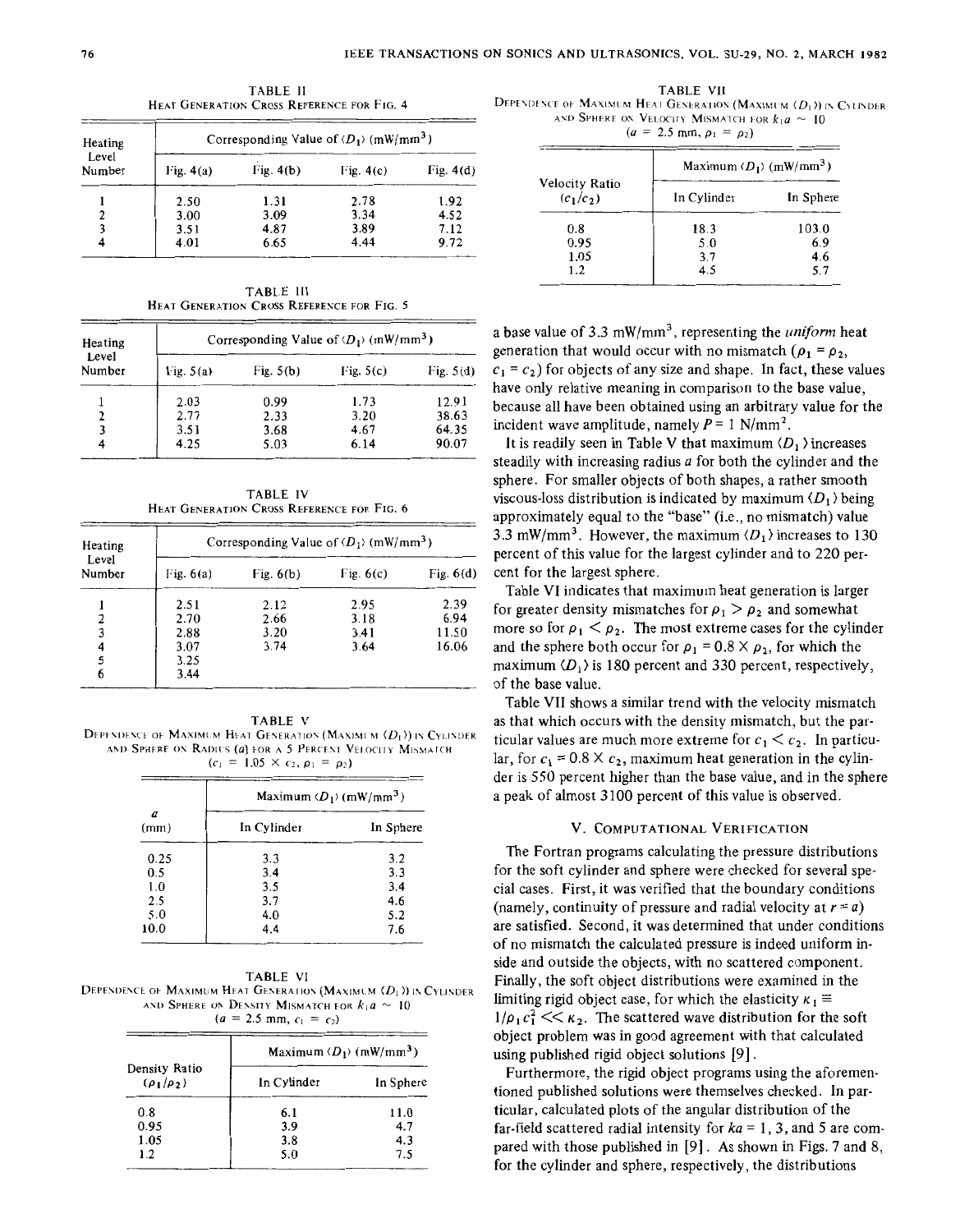<span id="page-8-0"></span>

**[Fig.](#page--1-0) 7. A comparison of plots (b), (d), (f) prepared by the authors with pictures (a), (c), (e) published in** [ **9, Fig. 81, both showing angular distribution of far-field scattered radial intensity for a rigid cylinder in the path** of **a plane wave moving to the right. The radius**  of intensity evaluation is  $r = 100 \cdot a$  for the calculated plots, but is **unknown** for the published plots. (a), (b)  $ka = 1$ . (c), (d)  $ka = 3$ . **(e), (f)** *ka* = **5.** 



**[Fig.](#page--1-0) 8. A comparison** of **calculated (b), (d),** *(f)* **and published (a), (c), (e) plots of scattered intensity as in Fig. 7, but for a rigid sphere in**  this case. Again, the radius used for the calculated plots is  $r = 100 \cdot a$ , while that of the published plots is not known. (a), (b)  $ka = 1$ . (c), **(d)** *ka* = **3. (e), (f)** *ka* = *5.* 

have very similar shapes. However, the visible discrepancies are attributed to inaccuracies in the plots, which were published in [12]. Such early calculations, made without the aid of a computer, undoubtedly required more gross approximations than needed with current techniques.

Finally, the mathematical subroutines used to calculate the various Bessel functions and the Legendre polynomials were, in some cases, checked prior to their release as "packaged programs,'' or else checked against published tables.

#### VI. DISCUSSION AND CONCLUSION

In conclusion, Figs. *3-6* have shown typical distributions of heat generation in the cylinder and sphere. The usual location of hot spots is at the upstream boundary of smaller objects and in the interior of larger objects or at the boundary of the downstream half. Also, the distributions tend to be more nonuniform for higher values of maximum heat generation. Tables  $\boldsymbol{p}_s$ V-VI1 have indicated several trends in the dependence of maximum heating on parameter values and object shape. Gen-

erally, larger objects and larger impedance mismatches contribute to greater local extremes in heating; this is particularly true for velocity mismatches where  $c_1 < c_2$ . Also, maximum heating is usually more extreme with the sphere, *cereris paribus;* this consistent finding probably owes to the sphere being circular in all cross sections and thus better suited for "focusing," as compared with the single circular cross section of the cylinder. As can be predicted from these trends, the highest observed peak of heat generation-more than 30 times higher than the uniform heating with no mismatch-occurs for a sphere with a large velocity mismatch, with  $c_1 < c_2$ . This sphere is of an intermediate size  $(k_1 a = 13.1)$ , and even higher peaks would be expected for larger spheres.

It is useful to compare the previous plots of the estimated viscous loss distribution in spheres with published illustrations of loss in spheres owing to electromagnetic (microwave) radiation  $[4]$ . For lower values of  $k_1 a$ , both types of energy result in quite similar solutions, with maximum heating at the upstream boundary. For higher values of  $k_1a$ , for which the distributions are less uniform, some agreement is still seen: Maximum heating occurs in the downstream half of each sphere in both cases. However, the "focused" hot spots of electromagnetic origin are located nearer to the center of the sphere. It should be noted that this comparison is complicated by the two distinct *"E-"* and "H-plane" cross sections of the sphere resulting from the polarized incident electromagnetic wave, though the heating in these planes is usually similar.

#### NOMENCLATURE

- *a* Cylinder radius and sphere radius.
- *c* Acoustic velocity.
- $c_1$  **Acoustic velocity in the object interior.**
- $c_2$  Acoustic velocity in the surrounding medium.<br> $D$  Instantaneous viscous power loss per unit volu
- D Instantaneous viscous power loss per unit volume.<br> $\langle D \rangle$  Time averaged value of D.
- $\langle D \rangle$  Time averaged value of *D*.<br> $\langle D_1 \rangle$   $\langle D \rangle$  in the object interior.
- $\langle D \rangle$  in the object interior.
- Frequency (Hz).
- $h_m(x)$  Spherical Hankel function of the first kind of order *m* and argument **x.**
- $H_m(x)$  Cylindrical Hankel function of the first kind of order *m* and argument *x*.<br>Complex number  $\sqrt{-1}$ .  $\sum_{m=1}^{n}$   $\sum_{m=1}^{n}$   $\sum_{m=1}^{n}$  and argument x.<br> *i* Complex number  $\sqrt{-1}$ .<br> *i*<sub>m</sub>(x) Spherical Bessel function of the first kind of order *m*
- and argument **x.**
- $J_m(x)$  Cylindrical Bessel function of the first kind of order  $m$  and argument  $x$ .

- *k* **Wavenumber.**<br> $k_1, k_2$  **Wavenumber**  $k_1, k_2$  Wavenumber in media 1 and 2, respectively.<br> $k_1 a$  Normalized dimension of the object in units
- *kla* Normalized dimension of the object in units of radians.
- $p$  Acoustic pressure (scalar).<br>  $p$  Acoustic pressure (comple
- *p* Acoustic pressure (complex representation).<br>*p'* Time-independent part of *p*.
- *P'* Time-independent part of *p.* 
	- Acoustic pressure incident upon object.
- Acoustic pressure scattered component.
- $\mathbf{p}_w$  Acoustic pressure within the object.
- $\mathbf{p}'_w$  Time-independent part of  $\mathbf{p}_w$ .